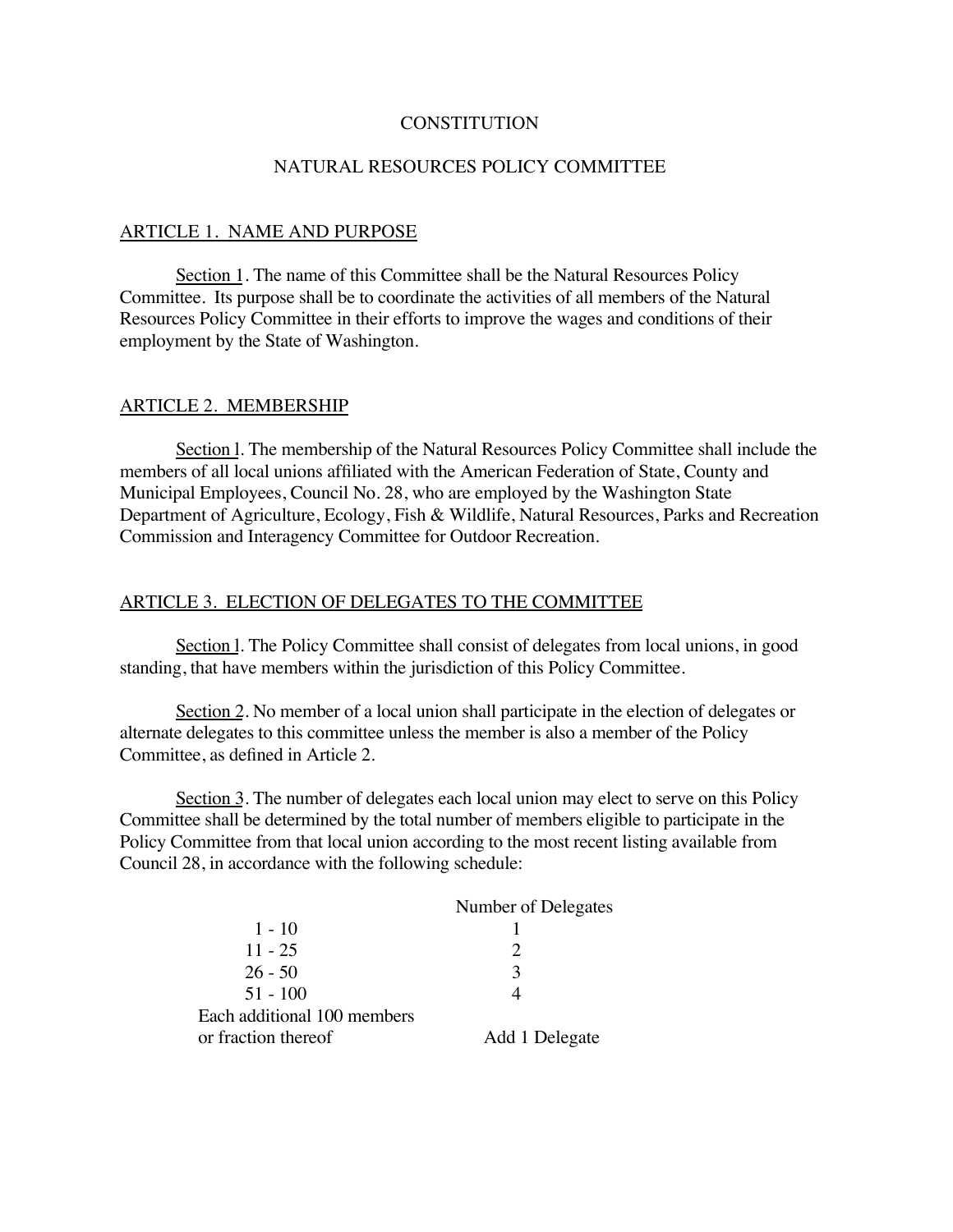Section 4. Delegates and/or alternate delegates shall be elected at the local union level pursuant to Section 3 of this Article. No delegate or alternate delegate will be permitted to make motions or vote unless written certification of their election signed by the local union President or Secretary is received by Council 28 on or prior to the date of the meeting. Such notification shall serve as certification to the Policy Committee.

Section 5. An alternate delegate may be seated as a delegate in the event the local union's full delegate strength is not represented at the meeting. In the event more alternate delegates are present than the number of absent delegates, those to be seated, as delegates shall be determined by the delegates present from that local union.

Section 6. Delegates and alternate delegates shall be elected to serve a term of two years, such term to begin with the first Policy Committee meeting held within 60 days of adjournment of the biennial Convention of Council 28 and ending upon adjournment of the next biennial Convention except that: the term of office of all Policy Committee delegates or alternate delegates elected or appointed prior to October 10, 2006 shall end on that date and new elections shall be held for a one-year term by October 21, 2006. This one-year term shall end upon adjournment of the 2007 biennial Convention.

Section 7. Local unions may elect, delegates or alternate delegates, to newly eligible positions or to positions vacated by a delegate or alternate delegate, either for the remainder of the two-year term or for a specific meeting of the Policy Committee.

Section 8. In the event of a reduction in a local union's delegate entitlement, the local union shall be responsible for notifying Council 28 in writing of the change in status of any delegate or alternate delegate affected by the change in entitlement. In the absence of any such written notice, the Policy Committee Chair shall determine the delegates and/or alternate delegates to be seated for the meeting.

### ARTICLE 4. VOTING WITHIN THE POLICY COMMITTEE

Section 1. Voting on issues other than elections shall be by YEA or NAY vote of those present and eligible to vote, with the majority votes cast determining the issue.

Section 2. Twenty-five percent of the delegates present may call for a roll call vote by local unions, in which case each local union shall have the right to vote its entire membership strength regardless of the number of delegates present.

Section 3. In any roll call vote or election balloting process the delegates present from each local union shall evenly split the voting strength of the local, provided however, that the chair of the delegation from a local union shall cast any fractions of votes resulting from apportionment of the local union's votes.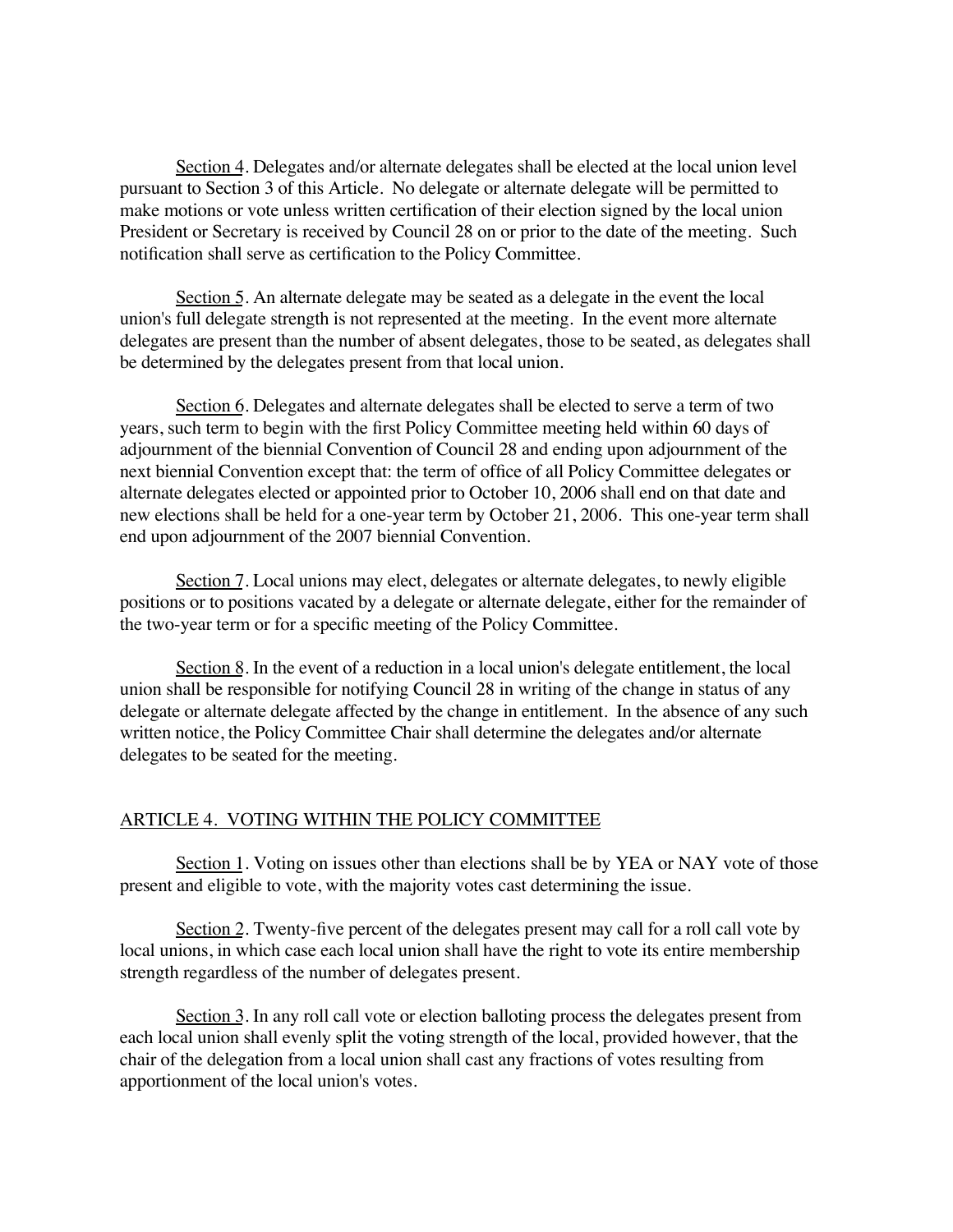Section 4. A secret ballot of delegates to this Policy Committee shall only be permitted in the case of elections.

Section 5. The election of Council 28 Executive Board members from this committee shall be in accordance with the Council 28 Constitution, the International Elections Code and Article 5 of this Constitution.

# ARTICLE 5. OFFICERS AND ELECTIONS

Section 1. The officers of the Committee shall be the Chair, Vice-Chair and Secretary.

Section 2. The officers of the Committee shall be nominated, elected and installed in office at the regular meeting held within 60 days after adjournment of the biennial convention of Council 28.

Section 3. The term of office shall be for a period of two years from the date of the election, or until the successors have been elected.

Section 4. To be elected and serve as an officer of the Committee, the individual must be a delegate in good standing from their local and shall be entitled to a full vote as a local delegate.

Section 5. In conducting the election of Policy Committee officers, a nominee must receive a majority of all votes cast in order to be declared elected. If more than two delegates are nominated, and no one receives a majority of the votes cast, the names of all nominees except the top two will be dropped and a run-off election shall be held until such time as a nominee receives a majority of the votes cast.

Section 6. To be a candidate for office the nominee shall either be present at the election meeting or have previously given assurance that they will serve if elected.

Section 7. Vacancies occurring in any of the elected officers' positions shall be filled for the remainder of the term in the same manner in which the original elections were held.

- a. "Vacancy" that results from absences shall be defined as: three (3) consecutive, unexcused absences.
- b. "Excused absence" shall be defined as: the policy committee delegate or alternate must notify Council 28 staff that the delegate or alternate is unable to attend.

# ARTICLE 6. DUTIES OF OFFICERS

Section 1. The Policy Committee Chair shall: Preside at all meetings of the Policy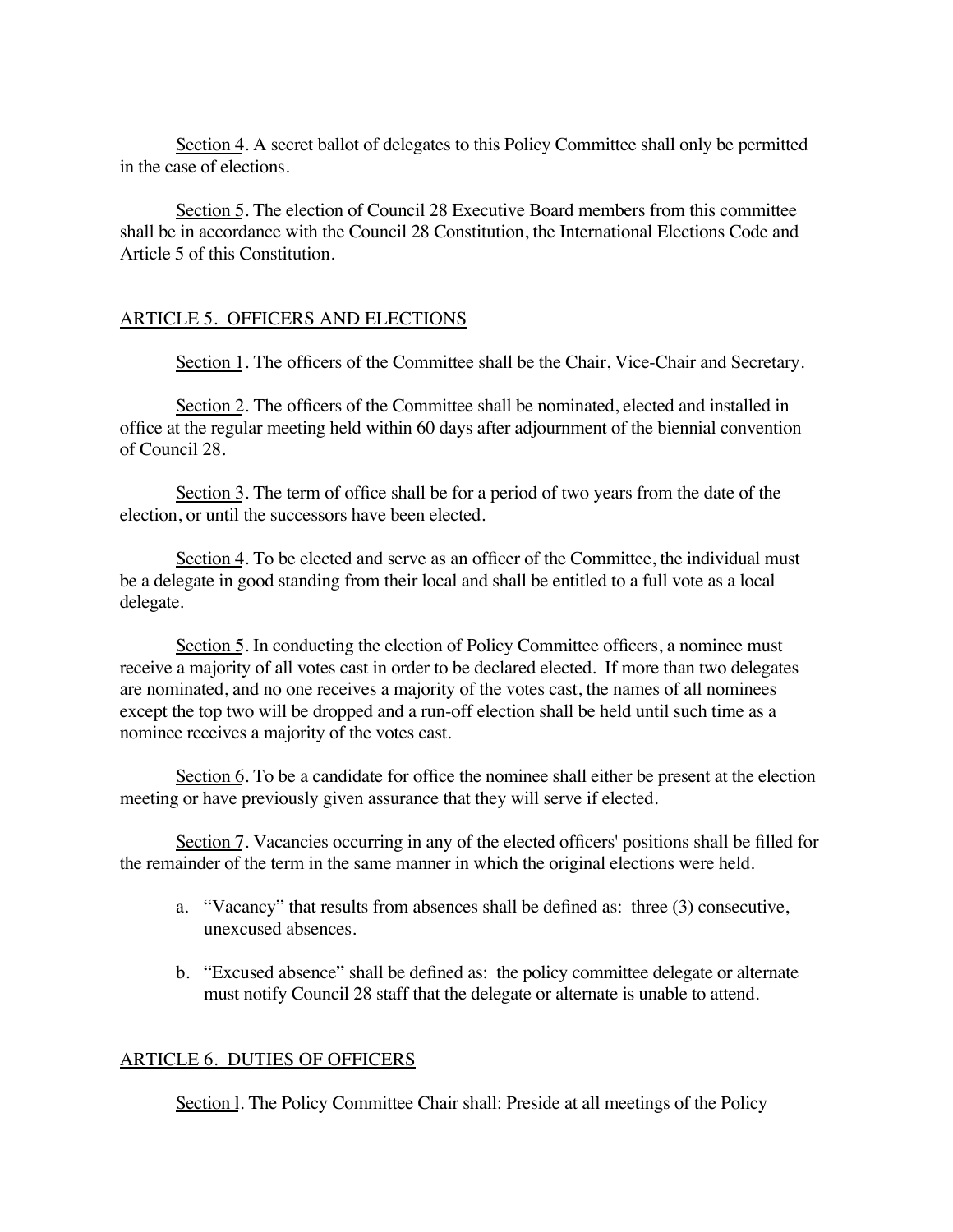Committee; be a member of all committees except the election committee; Appoint members to all standing and special committees except where delegates act to elect members to such a committee; Report periodically to the delegates regarding any official acts.

Section 2. The Vice-Chair shall: Assist the Chair in the work of the office; in the absence or incapacity of the Chair to serve, to preside at all meetings and perform all duties otherwise performed by the Chair.

Section 3. The Secretary shall: Keep a record of the proceedings of all Policy Committee meetings including any motions approved or other actions by the Committee; Serve as custodian for any property of the Policy Committee; Perform such other duties as may be required by action of the delegates.

# Section 4. Officers shall attend all policy meetings. Any officer who cannot attend a meeting may be excused by following the procedure in Article 5, Section 7.

#### ARTICLE 7. MEETINGS

Section 1. The Policy Committee shall meet within 60 days of adjournment of the regular biennial convention of Council 28.

Section 2. Regular or special meetings of the Policy Committee shall be held on the call of the Policy Committee Chair with at least 10 days prior notice to the local unions, delegates and alternate delegates given by Council 28.

Section 3. A majority of local unions having members within the jurisdiction of this Policy Committee may call for a special meeting of the Policy Committee by filing written notice of the request for such a meeting with the Committee Chair.

Section 4. All Policy Committee meeting times and places shall be determined by the Committee Chair in consultation with the Executive Director of Council 28.

Section 5. A quorum for the transaction of business at any regular or special meeting shall be the average of delegates in attendance over the past two years. For the purpose of a quorum, an accredited delegate from a local union shall be considered delegate strength of that local.

#### ARTICLE 8. RESOLUTIONS

Section l. A resolution presented to the Policy Committee shall be approved by a local union, local union Executive Board or other constitution body within Council 28, and received by the Council 28 headquarters office at least 10 days prior to the meeting at which the resolution is to be considered. A resolution, other than a constitutional amendment, which meets these requirements, shall be subject to adoption by a majority affirmative vote.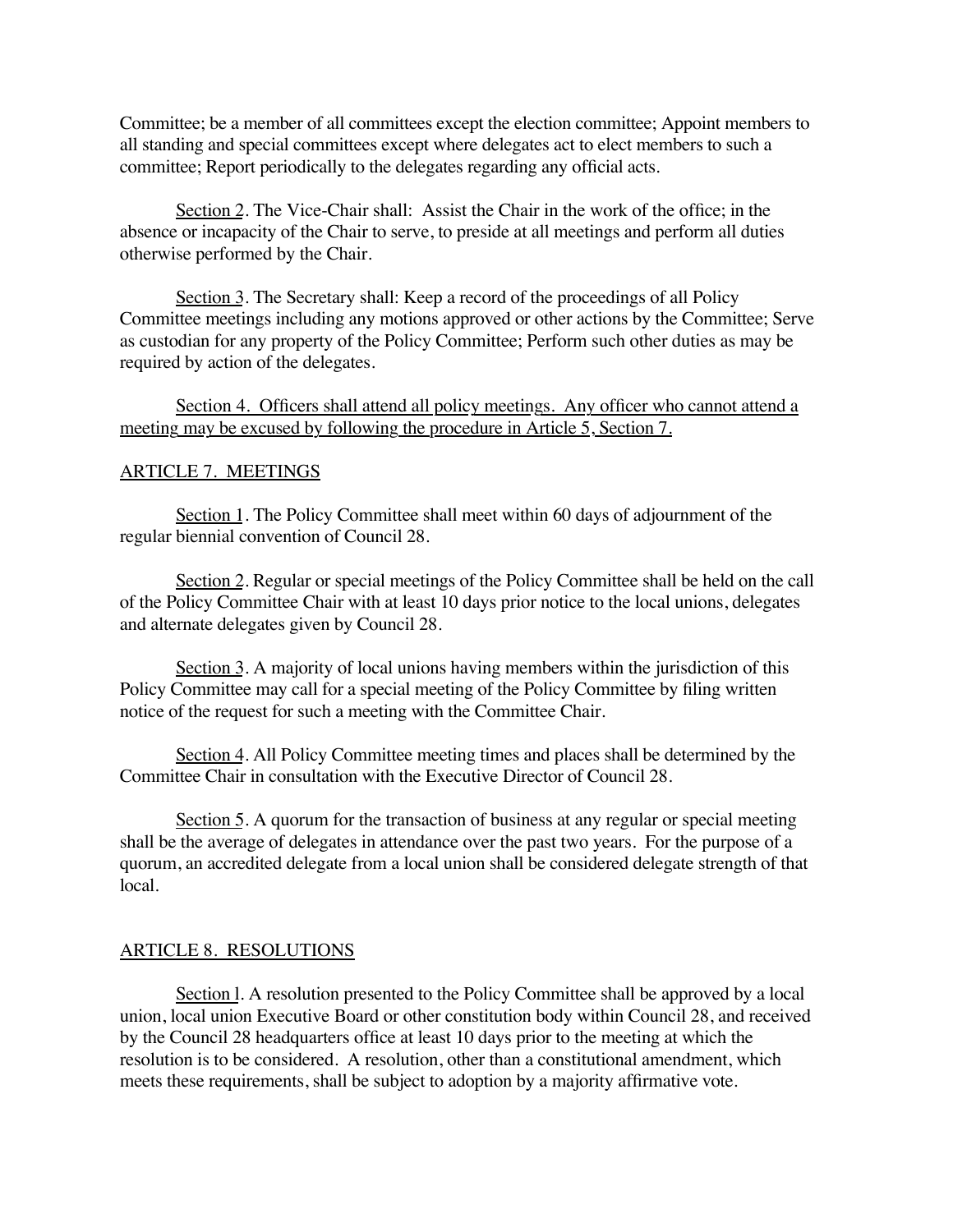Section 2. In the event a proposed resolution is not approved by a local union, local union Executive Board or other constitutional body within Council 28, or is received by the Council 28 headquarters office less than 10 days prior to the Policy Committee meeting, it shall require a two-thirds affirmative vote to be adopted. If, however, the resolution is later submitted and meets the requirements set forth in Section 1 of this Article, a motion to adopt shall only require a majority affirmative vote.

# ARTICLE 9. SPECIAL COMMITTEES

Section 1. The delegates may establish and abolish special committees of the full committee for any purpose within the jurisdiction of this Policy Committee, as they deem necessary, at any time, and under the conditions or by the methods they determine necessary at the time.

Section 2. Expenses of such committees shall be governed by Article 10 of this Constitution or by the policies adopted by the Council 28 Executive Board, as the case may be.

Section 3. All special committee meeting times and places shall be determined by the special committee Chair in consultation with the Executive Director of Council 28 and the Chair of the Policy Committee.

### ARTICLE 10. FINANCES

Section 1. Each local union shall be responsible for payment of any expenses of its own delegates and alternate delegates, subject to any reimbursement to locals provided for under the Council 28 Constitution.

Section 2. Expenses for special committees on which each affiliated local union is represented shall be borne by each local.

Section 3. Expenses for special committee members who are selected to represent more than one local shall be reimbursed by Council 28 in accordance with the policies established by the Council 28 Executive Board.

Section 4. All costs associated with full meetings of the Committee, other than local union delegates and alternate delegates, shall be paid by Council 28 in accordance with the policies established by the Council 28 Executive Board.